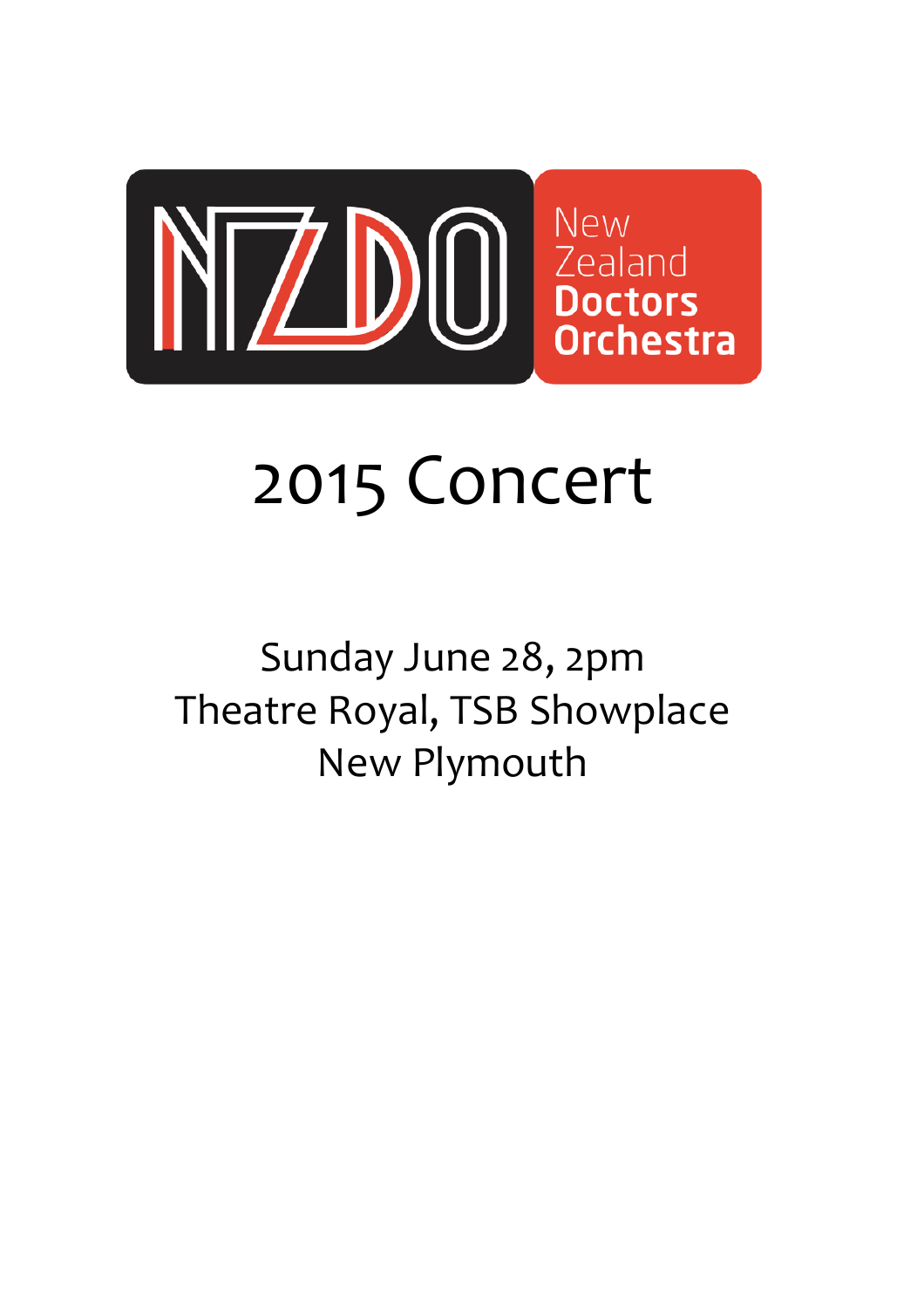# Programme

# Douglas Lilburn

Festival Overture

# Ludwig van Beethoven

Triple concerto for violin, cello and piano, Op. 56 I: Allegro II: Largo III: Rondo alla polacca

Soloists: Trio Pohádka: Shyam Sankaran (violin), Lisa Chung (cello) and Petr Tomek (piano)

# INTERVAL

# Jean Sibelius

Symphony No. 2 in D major, Op. 43 I: Allegretto II: Tempo andante, ma rubato III: Vivacissimo IV: Finale: Allegro moderato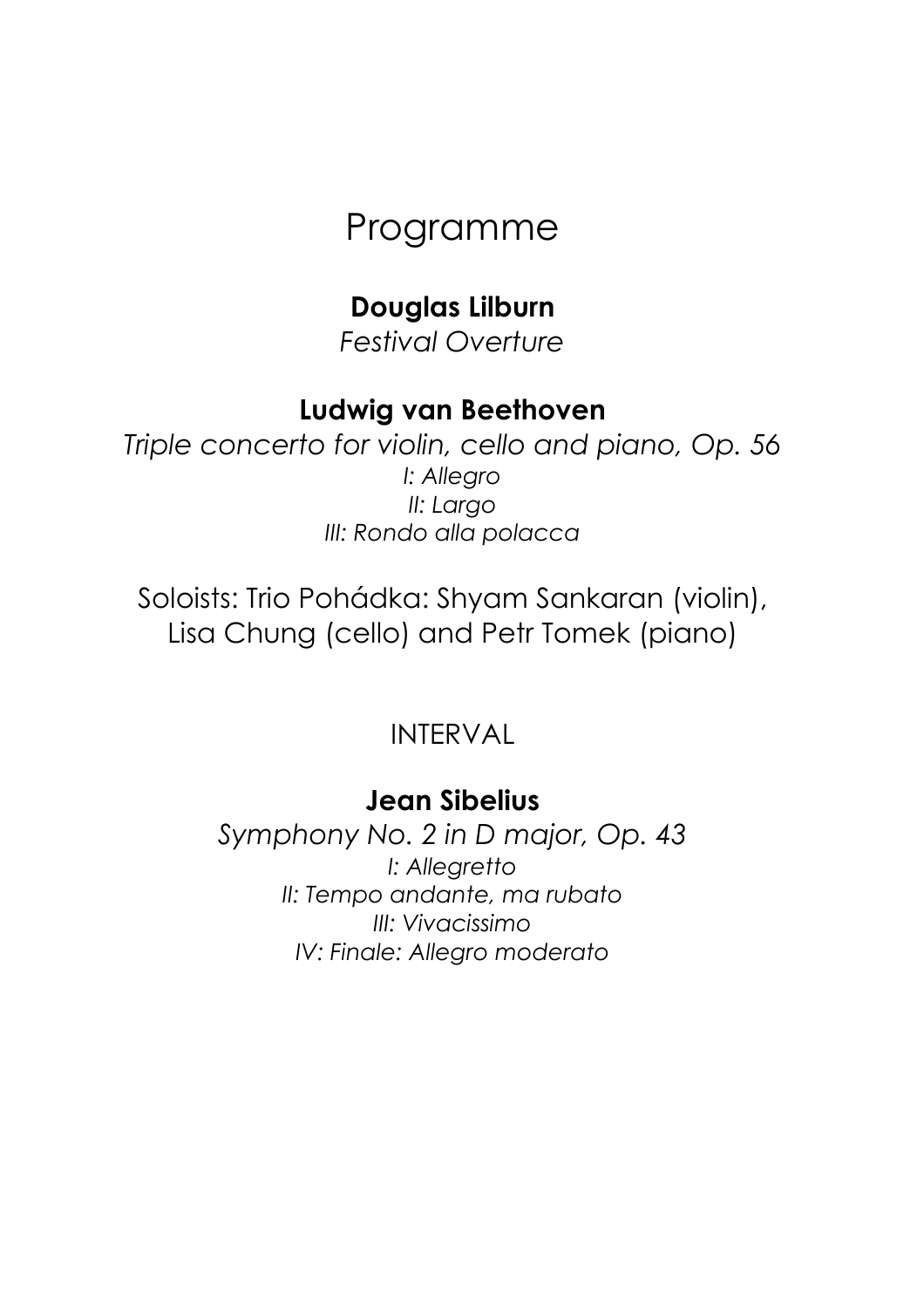# Programme Notes

## Douglas Lilburn (1915 – 2001) Festival Overture

Douglas Lilburn occupies a special place in New Zealand music history, and this year marks the centenary of his birth, on November 2, 1915. The NZDO is delighted to be able to mark this anniversary by performing his Festival Overture. One of his earliest orchestral works, this short piece was written in 1939 during his studies under Ralph Vaughan Williams at the Royal College of Music, London. Already it displays Lilburn's characteristic style. Contrary to the name it was not written with any particular occasion in mind. However, it is certainly vibrant and continues to maintain its appeal, with frequent performances continuing to this day.

# Ludwig van Beethoven (1770 – 1827) Triple concerto for violin, cello and piano, Op. 56

The most striking aspect of Beethoven's concerto for violin, cello, piano, and orchestra is spelt out in the title – its unusual instrumentation. The concept of a concerto for piano trio and orchestra was essentially unheard of before this work, and has been rarely replicated since – and yet it is here that the drama of the piece is to be found. In addition to the interplay between soloists and orchestra, there is intrigue to be found in the relationship between the soloists, and the compositional challenge of allowing each of the three to find prominence.

It remains unclear who this concerto was written for, but it is plausible that Beethoven had his student, the 16 year-old Archduke Rudolph of Austria, in mind as pianist. Sharing the role of soloist with an experienced violinist and cellist may have made the performance of a concerto seem more attainable to the young Archduke.

The concerto itself is in three movements, with the brief second movement linking into the third through a series of variations carried by the soloists.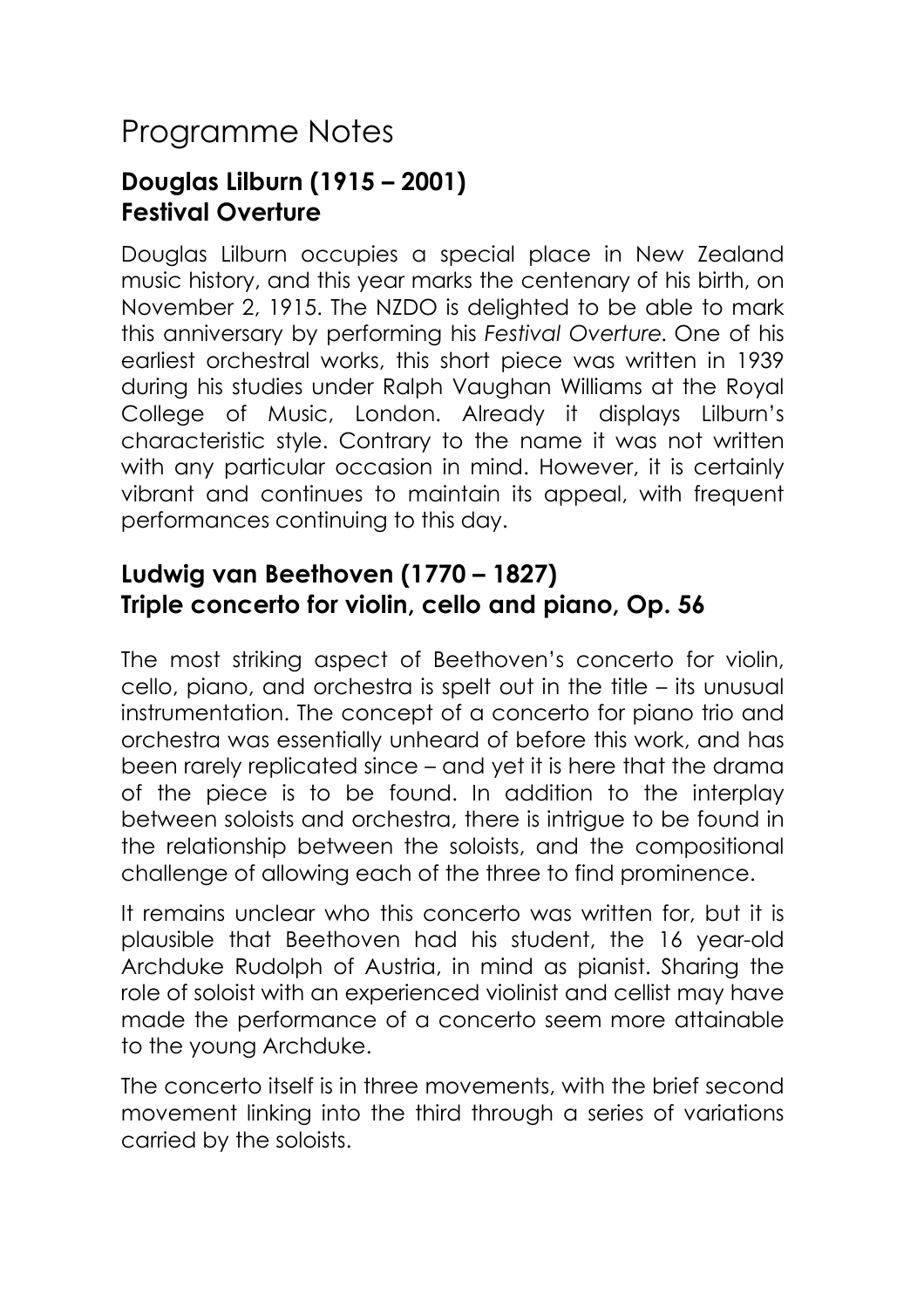## Jean Sibelius (1865 – 1957) Symphony No. 2 in D major, Op. 43

Jean Sibelius wrote his second symphony in 1901-02, not long after the premiere of Finlandia in 1899 had cemented his status as a hero of Finnish nationalism. Various commentators have since tried to link this symphony to a nationalistic agenda – a link that Sibelius himself rejected, asking that the work be viewed as absolute music. However, as a listener it is hard not to associate the work with Sibelius' native land, at least stylistically. The sound world of Sibelius, with its craggy textures and large sonorities, just seems to fit with Finland – a country of arctic tundras, cold winters, and countless lakes.

The thematic material of the symphony is notable for the ongoing development of a simple motif of three rising notes, a motif that is apparent right from the start in the string theme that opens the first movement. Sibelius said of this melodically fragmented movement, "it is as if the Almighty had thrown down the pieces of a mosaic for heaven's floor and asked me to put them together".

The second movement opens with quiet pizzicato lower strings and a brooding bassoon melody – a melody that was likely initially conceived for a tone poem describing the meeting between Don Juan and Death. The third movement is a frantic scherzo that leads straight into the bold finale. The final movement gradually unfolds until, at last, the rising three-note motif finally proceeds to the fourth note, in a heroic brass chorale which closes the symphony.

Programme notes written by Tom Wilkinson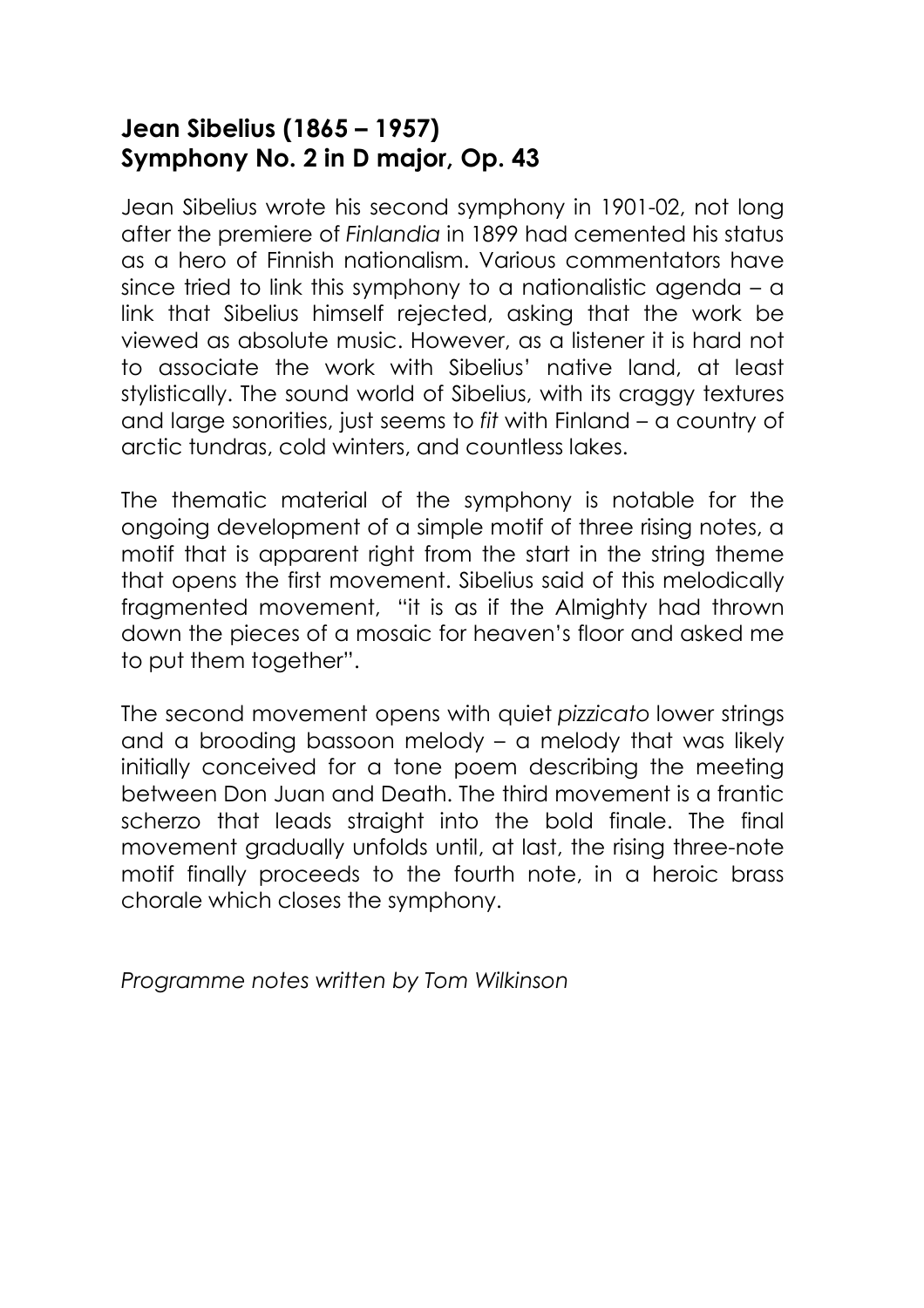# The Soloists

Auckland-based Trio Pohádka, made up of Shyam Sankaran (violin), Lisa Chung (cello) and Petr Tomek (piano), has been playing together since 2011. From initially playing music on Sunday afternoons as a hobby, the trio soon started to perform in community events and benefit concerts. In 2013 they produced a CD "By Heart and Soul" that was favourably reviewed by Ian Dando in the Listener.

Shyam is a doctor training in radiology who has played the violin from a young age. He has been a national finalist in the secondary schools' NZCT Chamber Music Contest and a member of the NZSO National Youth Orchestra.

Lisa completed her Doctor of Musical Arts at the University of Auckland last year and is working in the education team of the Auckland Philharmonia Orchestra. She has won several competitions and scholarships in Korea and New Zealand, has undertaken concert tours in Korea and Japan, and has appeared as soloist with the Seoul Philharmonic Orchestra and the Auckland Youth Orchestra. In 2010 she received the James DePreist scholarship to study and perform at the Aspen Music Festival and School in Colorado, and has participated in the Winter School at the Tchaikovsky Conservatory in Moscow.

Petr arrived in New Zealand from the Czech Republic in 2011 to study his PhD degree at the Auckland Cancer Society Research Centre. He is also an occasional composer.

The trio's CD "By Heart and Soul" will be on sale during interval and after the concert. All proceeds from the sale of this CD are donated to Cancer Society Auckland to fund research and provide essential services for patients.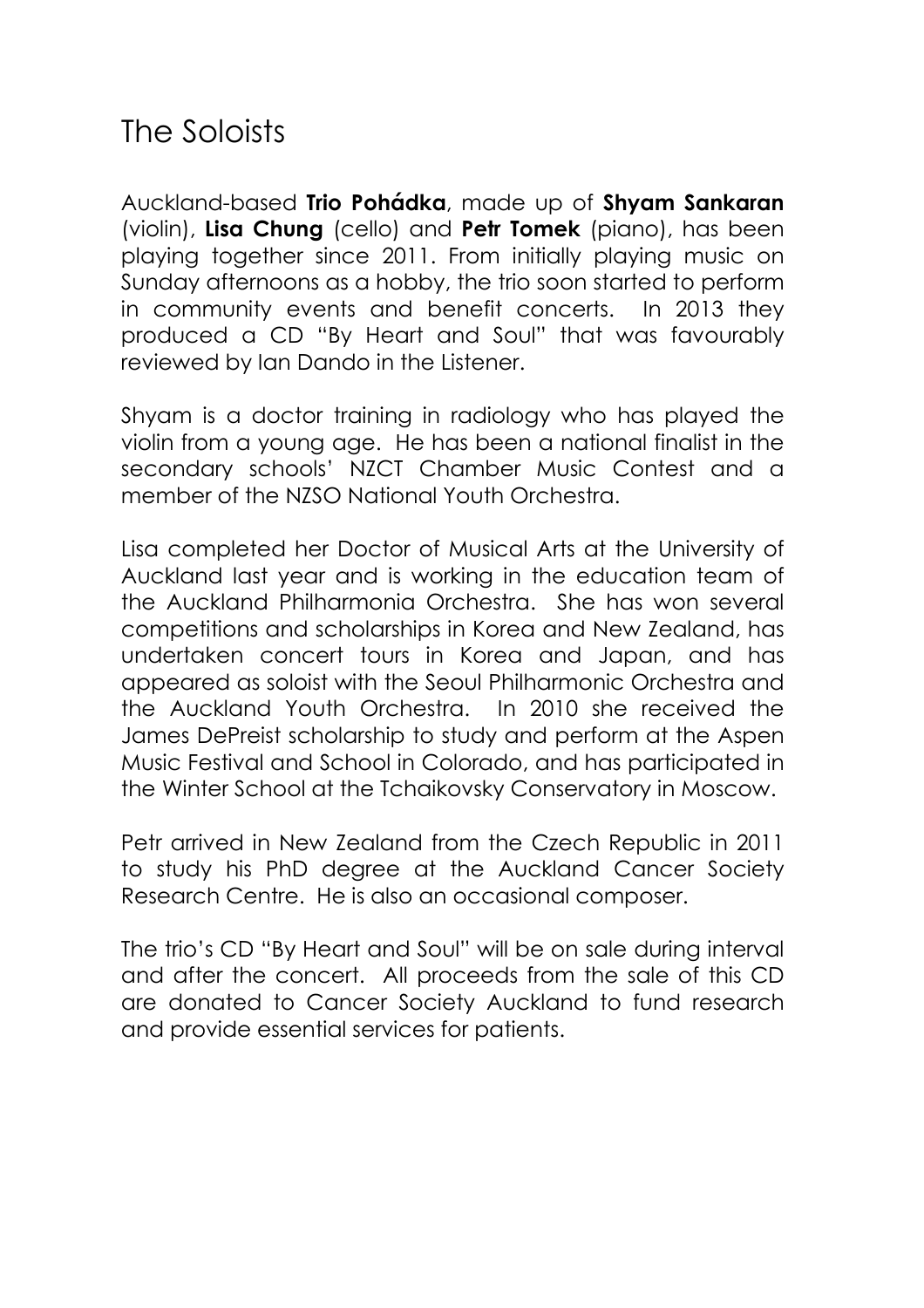# The Conductor

Mark Hodgkinson is a Christchurch free-lance conductor and teacher. He studied performance trumpet at Canterbury University and in Sweden, and played with the Auckland Philharmonia for three years before returning to Christchurch.

Mark's conducting experience began with Christchurch School of Music ensembles under Peter Zwartz and continued in Sweden with the Limhamns Brass Band. He gained further experience at the Aspen Music Festival and School in Colorado, supported by Creative New Zealand and an Arts Excellence Award from the Community Trust.

He conducted Tchaikovsky's opera Eugene Onegin for Perkel Opera and was assistant conductor for Mercury Opera's production of The Tales of Hoffmann. He has conducted the Christchurch Operatic, Canterbury Music Theatre, Christchurch Youth Orchestra, Christchurch Symphony Orchestra, Nelson Symphony Orchestra, Canterbury Opera, and the chamber orchestras Da Capo and Resonance. He has been the conductor for the Canterbury Philharmonia for over 20 years and for the Christchurch Doctors' Orchestra for many years.

Mark has conducted the New Zealand Doctors' Orchestra since its first concert in 2012.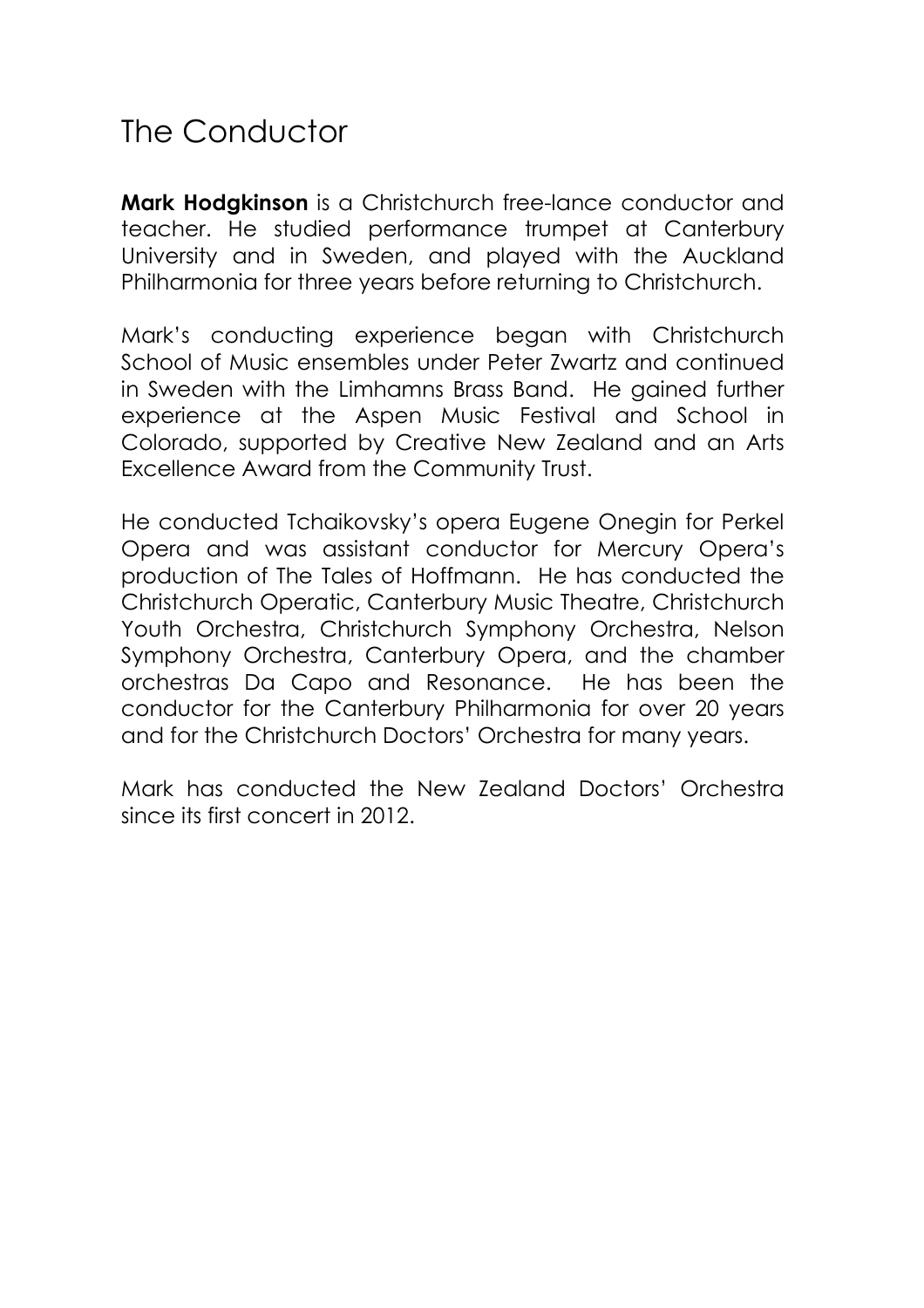# The Orchestra

#### Violin 1

Kiarash Taghavi\* W Justine Bradley Ch Osman Ozturk HB Cat Graham Ra John Lennane<sup>Th</sup> Juno Pyun § Ch Roy Knill A Stewart Mann<sup>w</sup> Steph Buzzard+ HB Albert Wu A John Choi § A Eric Kim § D Maurice Orpin Wh Ye Li  $\S$  A Dylan Truppman Lattie  $\S$ <sup>D</sup> Bruce Tsai  $\S$   $\wedge$ Jong Shin  $\S$ <sup>D</sup> Jill Campbell § A

#### Violin 2

David Choi\* A Louise Webster<sup>A</sup> Meg Yen §<sup>D</sup> Peter Stokes<sup>o</sup> Iain Ward Ch Sonja Sparrow<sup>Q</sup> Daniel Chiou § A Samara O'Neill § Ch Rosalind Poulgrain  $\S$ <sup>w</sup> Susanna Lees Watts  $\S$ <sup>A</sup> Rosemary Bond<sup>Ro</sup> Eva Hochstein A Erika Sirisomboonwong § <sup>ch</sup> Nigel Harrison\* <sup>wh</sup> Lynette Murdoch Ch

#### Viola

Mike Slatter\*<sup>H</sup> Rebecca Thomas<sup>N</sup> Stephanie Cortesi<sup>H</sup> John Bonifant<sup>w</sup> Nicola Austin Ch Hugh Townend  $W$ Fiona McPherson  $\circ$ Alex Hurrell Ch Cherry Chang  $\S$   $\wedge$ 

#### Cello

Peter Fleischl<sup>\* Ta</sup> Paul Van Houtte §<sup>A</sup> Jane MacDonald W Clare Woodward A Colin Calcinai<sup>w</sup> Umaya Gamalath  $\S$ <sup>D</sup> Mike Hurrell Ch Stephanie Moor<sup>ch</sup>

#### Double bass

Tim Wilkinson\* Ch Gerald Oliver+ Ch Jacob Bond+ NP

#### Flute

Duncan Watts\*<sup>D</sup> Karin Lamb<sup>\* Ch</sup> Malcolm Carmichael<sup>H</sup> Evie Talbot & A

#### Clarinet

Andrew Marshall\*<sup>W</sup> Sarah Wheeler  $\S$ <sup>w</sup> Jonathan Christiansen A

#### Oboe

Peter Ou\*  $§$  A Hazel Nissen & D Young-Eun Koo § A Ruth Moore B

#### Bassoon

Martin Gardner<sup>\* Ch</sup> Peter Sandiford<sup>A</sup>

#### French horn

Rhona Sommerville\*<sup>A</sup> Hugh Goodman<sup>H</sup> Ed Ganly<sup>H</sup> Jim Scrivener+ NP

#### **Trumpet**

Tom Wilkinson\* HB Lucy Page-Dalton Ch Michael Plunkett<sup>A</sup> Raimond Jacquemard NP

#### Trombone

Peter Purches\*s Jody Christian+<sup>H</sup> Peter Mews Ca

#### Tuba Paul Taylor<sup>N</sup>

#### Timpani/Percussion

Anne Bovett+ NP Dominic Jacquemard+ NP

> \* = principal + = guest player

#### $§ = student$

A:Auckland; B:Blenheim; Ca:Canberra; Ch:Christchurch; D:Dunedin; H:Hamilton; HB:Hawkes Bay; N:Nelson; NP:New Plymouth; O:Ohinewai; Q:Queenstown; Ra:Raglan; Ro:Rotorua; S:Sydney; Ta:Taupo; Th:Thames; W:Wellington; Wh:Whangarei